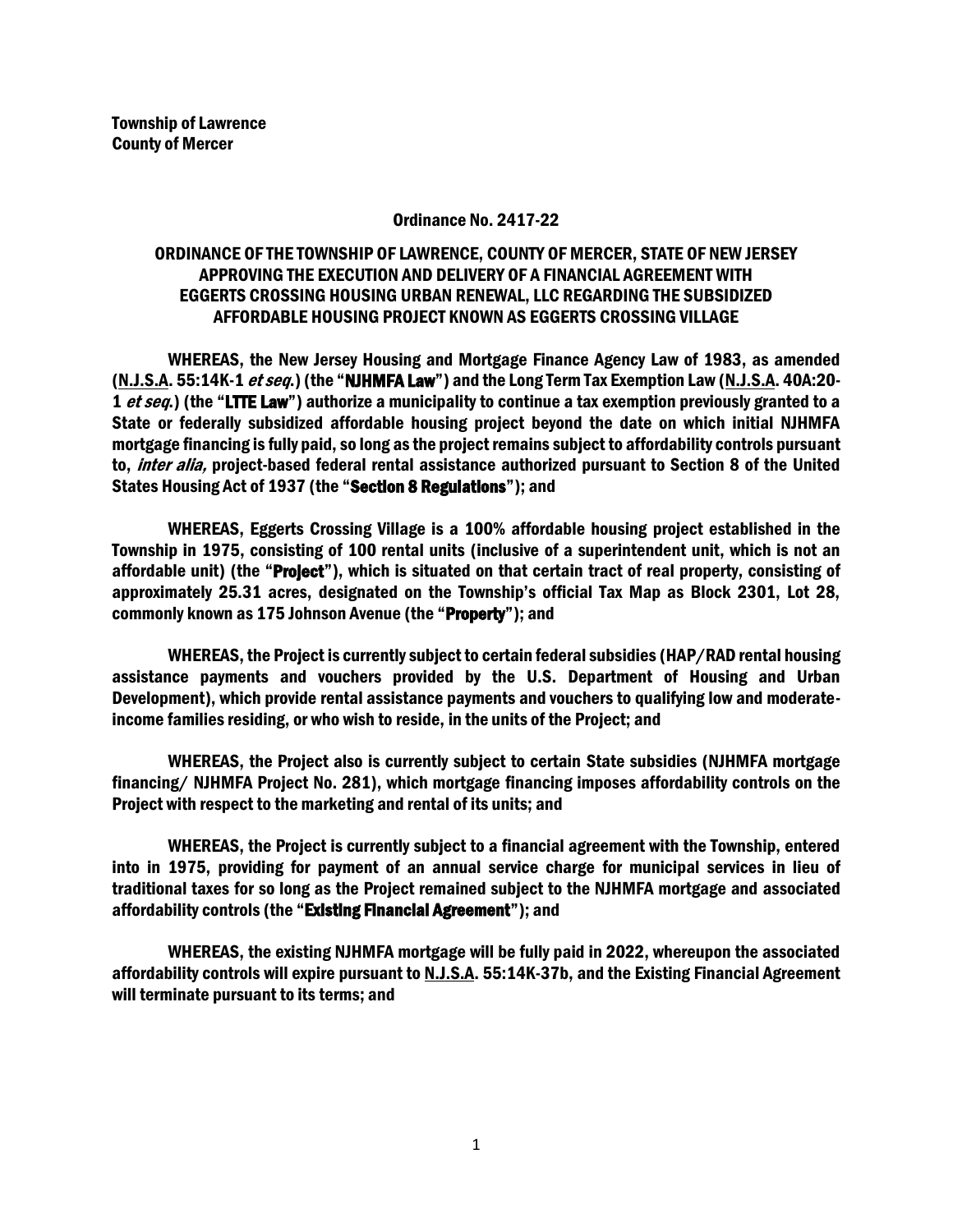WHEREAS, upon expiration of the affordability controls associated with the NJHMFA mortgage, the units in the Project may be marketed and rented or sold as market rate units, to the detriment of families in residence at the Project and other low and moderate-income families who may wish to reside in the Township in the future; and

WHEREAS, the owner of the Project, Eggerts Crossing Housing Urban Renewal, LLC (the "Sponsor"), has represented to the Township that it is willing to continue to operate the Project as an affordable housing project, and has requested that the Township enter into a new financial agreement providing for the continued payment of an annual service charge for municipal services in lieu of traditional taxes; and

WHEREAS, the Sponsor also has represented to the Township a new financial agreement is necessary in order to enable the Sponsor to refinance the Project, and that it intends to expend at least \$2,500,000 of the proceeds of such refinancing over the next 2-3 years to make improvements to and upgrade the 47+ year old Project, including, but not limited with respect to the HVAC, plumbing and potable water systems, improved weatherization of and kitchen upgrades in the units, expansion of the community room and other improvements (the "Project Improvements"), for the benefit of the citizens residing, and who may come to reside, in the units; and

WHEREAS, as a further inducement to the Township to enter into a new financial agreement with it, the Sponsor has further represented that upon expiration of the affordability controls associated with the NJHMFA mortgage, it will accept the imposition of affordability controls consistent with the Section 8 Regulations, to be memorialized in a Declaration of Covenants, Conditions and Restrictions Implementing Affordable Housing Controls recorded in the chain of title to the Property (the "Declaration"); and

WHEREAS, the Township also desires that the Project continue to be operated as an affordable housing project for the benefit of low and moderate-income families residing, or who in the future may wish to reside in the Township, and that the Project systems and the units be improved and upgraded as aforesaid; and

WHEREAS, pursuant to Resolution No. 66-22, adopted January 18, 2022 (the "Authorizing Resolution"), the Township, with the assistance of counsel, has negotiated a new financial agreement with the Sponsor providing for payment of an annual service charge for municipal services in lieu of traditional taxes, on terms and conditions that are consistent with the provisions of the Authorizing Resolution (the "New Financial Agreement"), which has been signed by the Sponsor and requires countersignature by the Township, a copy of which is on file with the Clerk; and

WHEREAS, the New Financial Agreement provides for a term equal to 35 years from its execution and delivery by the Township, or 30 years from the completion of the Project Improvements, whichever is sooner, but also entitles the Township to terminate the agreement and the associated tax exemption if such Project Improvements are not completed within three (3) years of the execution and delivery of the agreement by the Township; and